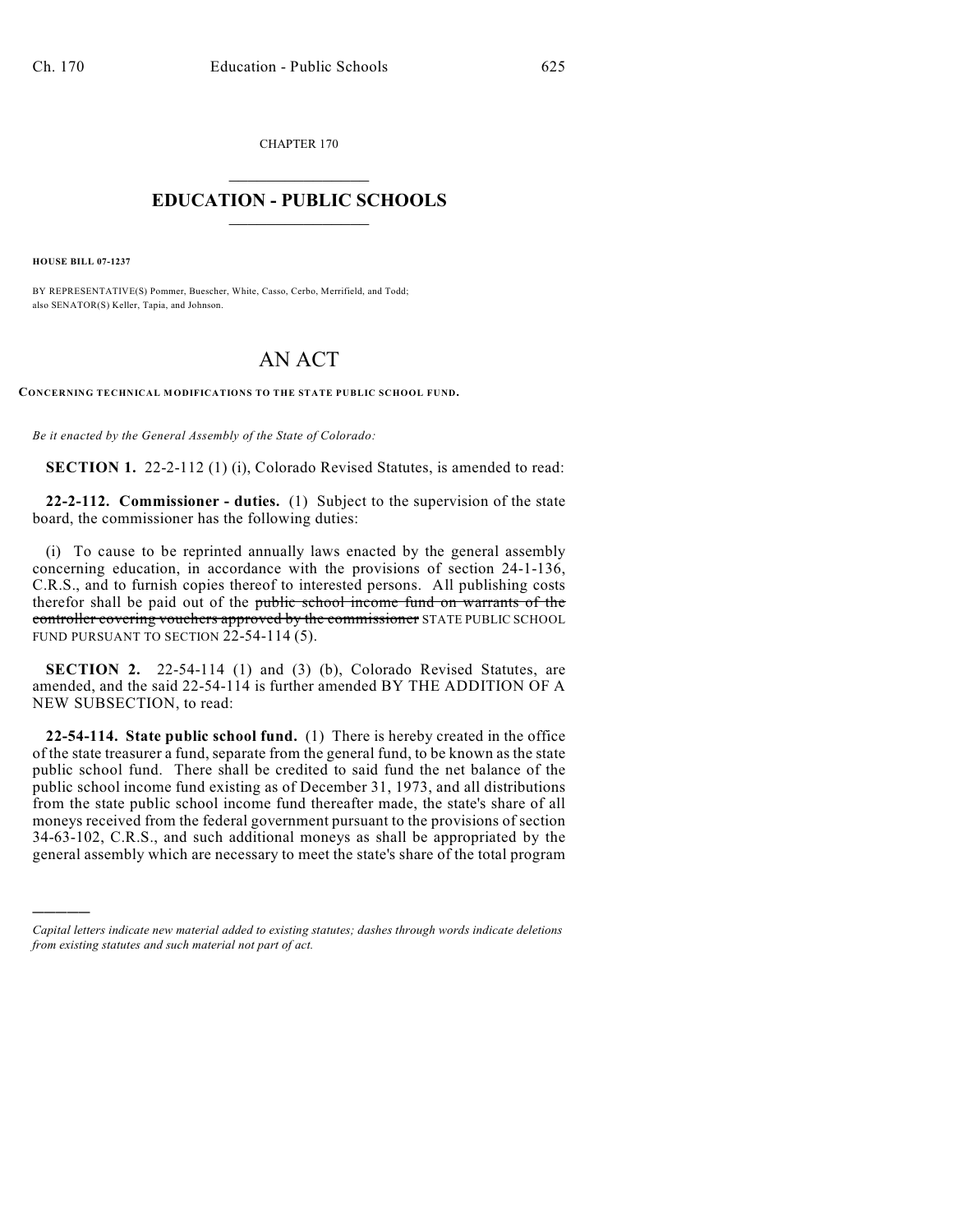of all districts, funding for institute charter schools, and, FOR FISCAL YEARS PRIOR TO THE 2007-08 FISCAL YEAR, the contingency reserve during the budget year. Moneys annually appropriated by the general assembly shall be transferred from the state general fund and credited to the state public school fund in four quarterly installments on July 1, September 30, December 31, and March 31 to assure the availability of funds for the required distribution of state moneys to school districts and institute charter schools. Such quarterly installments shall be determined in accordance with estimates prepared by the department of education with respect to the required distribution of state moneys to school districts and institute charter schools.

 $(3)$  (b) Notwithstanding the provisions of paragraph (a) of this subsection (3), any unexpended balance of moneys in the contingency reserve created pursuant to section 22-54-117 at the end of any fiscal year shall remain in the contingency reserve and shall not be transferred to any other fund.

(5) ALL PUBLISHING COSTS ASSOCIATED WITH THE ANNUAL PRINTING OF THE LAWS ENACTED BY THE GENERAL ASSEMBLY CONCERNING EDUCATION SHALL BE PAID OUT OF THE STATE PUBLIC SCHOOL FUND.

**SECTION 3.** 22-54-117 (1), (1.5) (a), (3), (4), (5), and (6), Colorado Revised Statutes, are amended, and the said 22-54-117 (1.5) is further amended BY THE ADDITION OF THE FOLLOWING NEW PARAGRAPHS, to read:

**22-54-117. Contingency reserve - capital construction expenditures reserve - lottery proceeds contingency reserve.** (1) (a) FOR FISCAL YEARS PRIOR TO THE 2007-08 FISCAL YEAR, an amount to be determined by the general assembly shall be appropriated annually to the state public school fund as a contingency reserve. FOR THE 2007-08 FISCAL YEAR AND FISCAL YEARS THEREAFTER, AN AMOUNT TO BE DETERMINED BY THE GENERAL ASSEMBLY SHALL BE APPROPRIATED ANNUALLY TO THE CONTINGENCY RESERVE FUND, WHICH IS HEREBY CREATED IN THE STATE TREASURY. In deciding the amount to be appropriated to the contingency reserve OR THE CONTINGENCY RESERVE FUND, AS APPLICABLE, the general assembly may take into consideration any recommendations made by the department of education, but nothing in this section shall be construed to obligate the general assembly to provide supplemental assistance to all districts determined to be in need or fully fund the total amount of such need. The state board is authorized to approve and order payments from such THE contingency reserve OR THE CONTINGENCY RESERVE FUND, AS APPLICABLE, for supplemental assistance to districts determined to be in need as the result of any or all of the following circumstances:

 $(a)$  (I) Financial emergencies caused by an act of God or arising from extraordinary problems in the collection of taxes;

 $(\theta)$  (II) Financial emergencies arising from the nonpayment of property taxes pending the outcome of an administrative appeal or litigation or both challenging the inclusion of the value of certain property in a county's abstract of assessment which resulted from a change in the applicable state law;

 $(\text{b.5})$  (III) The amount of property tax levied and collected pursuant to section 39-10-114, C.R.S., is insufficient for the purpose of making abatements and refunds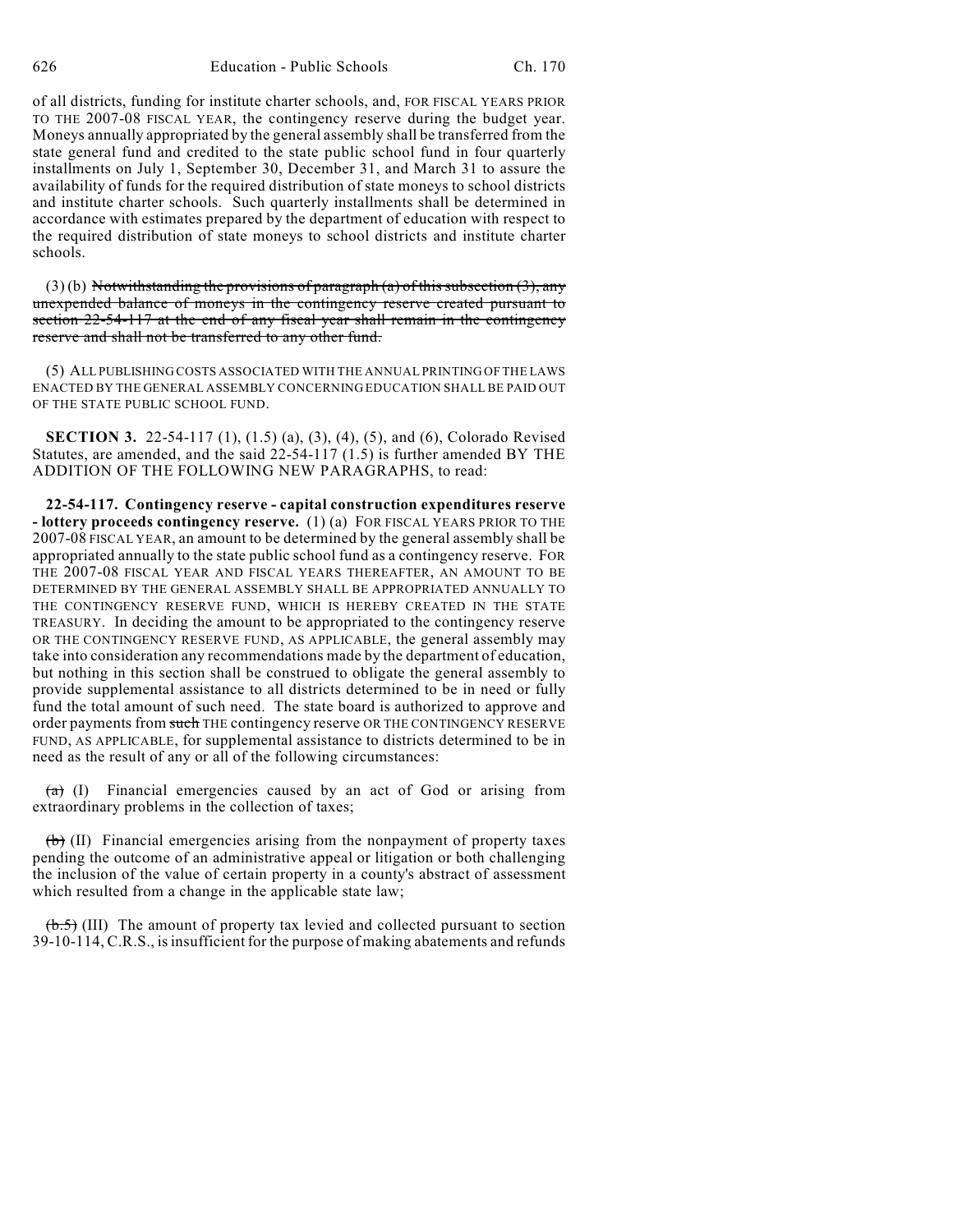of property taxes which the district is required to make pursuant to said section;

 $\overline{(e)}$  (IV) Any contingency which THAT could not have been reasonably foreseen at the time of the adoption of the annual budget, including, but not limited to, reductions in valuation of the district in excess of twenty percent as described in section 39-10-114 (1) (a) (I) (B.5), C.R.S.;

 $(d)$  (V) Unusual financial burden caused by instruction of children who formerly resided outside the district but have been assigned to live within the district by courts or public welfare agencies. Such supplemental assistance shall not exceed the additional cost for current operations incurred by this circumstance.

 $\overline{(e)}$  (VI) Unusual financial burden caused by instruction of children who moved into the district following the pupil enrollment count date. Such supplemental assistance shall not exceed the additional cost incurred by the district due to the increase in pupil enrollment. The provisions of this paragraph (e) SUBPARAGRAPH (VI) shall only be available to districts with a funded pupil count of two thousand or less.

(f) (VII) Unusual financial burden caused by a significant decline in pupil enrollment as a result of detachment and annexation pursuant to a reorganization plan approved pursuant to article 30 of this title.

(b) NOTWITHSTANDING THE PROVISIONS OF SUBPARAGRAPHS (I) TO (VII) OF PARAGRAPH (a) OF THIS SUBSECTION (1) CONCERNING CIRCUMSTANCES UNDER WHICH THE STATE BOARD MAY APPROVE AND ORDER PAYMENTS FROM THE CONTINGENCY RESERVE OR CONTINGENCY RESERVE FUND, AS APPLICABLE, THE BOARD MAY, IN CASES OF EXTREME EMERGENCY, TAKE INTO CONSIDERATION SUCH OTHER FACTORS AS IT MAY DEEM NECESSARY AND PROPER IN GRANTING SUPPLEMENTAL ASSISTANCE FROM THE CONTINGENCY RESERVE OR CONTINGENCY RESERVE FUND, AS APPLICABLE, TO THOSE DISTRICTS THAT COULD NOT MAINTAIN THEIR SCHOOLS WITHOUT SUCH ADDITIONAL FINANCIAL ASSISTANCE.

(c) (I) IF A PAYMENT FOR SUPPLEMENTAL ASSISTANCE IS MADE PURSUANT TO SUBPARAGRAPH (II) OF PARAGRAPH (a) OF SUBSECTION (1) OF THIS SECTION AND THE DISPUTED PROPERTY IS FINALLY DETERMINED TO HAVE BEEN PROPERLY INCLUDED IN THE ABSTRACT OF ASSESSMENT, THE PAYMENT SHALL BE REIMBURSED BY THE SCHOOL DISTRICT AFTER COLLECTION OF THE TAXES TO THE CONTINGENCY RESERVE OR CONTINGENCY RESERVE FUND, AS APPLICABLE, IN FULL, PLUS INTEREST AT THE SAME RATE AS PROVIDED BY STATUTE FOR PENALTY INTEREST ON UNPAID PROPERTY **TAXES** 

(II) NOTWITHSTANDING SUBPARAGRAPH (I) OF THIS PARAGRAPH (c), ANY REIMBURSEMENT BY A SCHOOL DISTRICT OF A PAYMENT FOR SUPPLEMENTAL ASSISTANCE MADE PURSUANT TO THIS SUBSECTION (1) SHALL BE CREDITED TO THE CONTINGENCY RESERVE OR CONTINGENCY RESERVE FUND, AS APPLICABLE.

(d) FOR FISCAL YEARS PRIOR TO THE 2007-08 FISCAL YEAR, ANY UNEXPENDED BALANCE IN THE CONTINGENCY RESERVE AT THE END OF EACH FISCAL YEAR SHALL REMAIN IN THE CONTINGENCY RESERVE AND SHALL NOT REVERT TO THE STATE GENERAL FUND OR ANY OTHER FUND.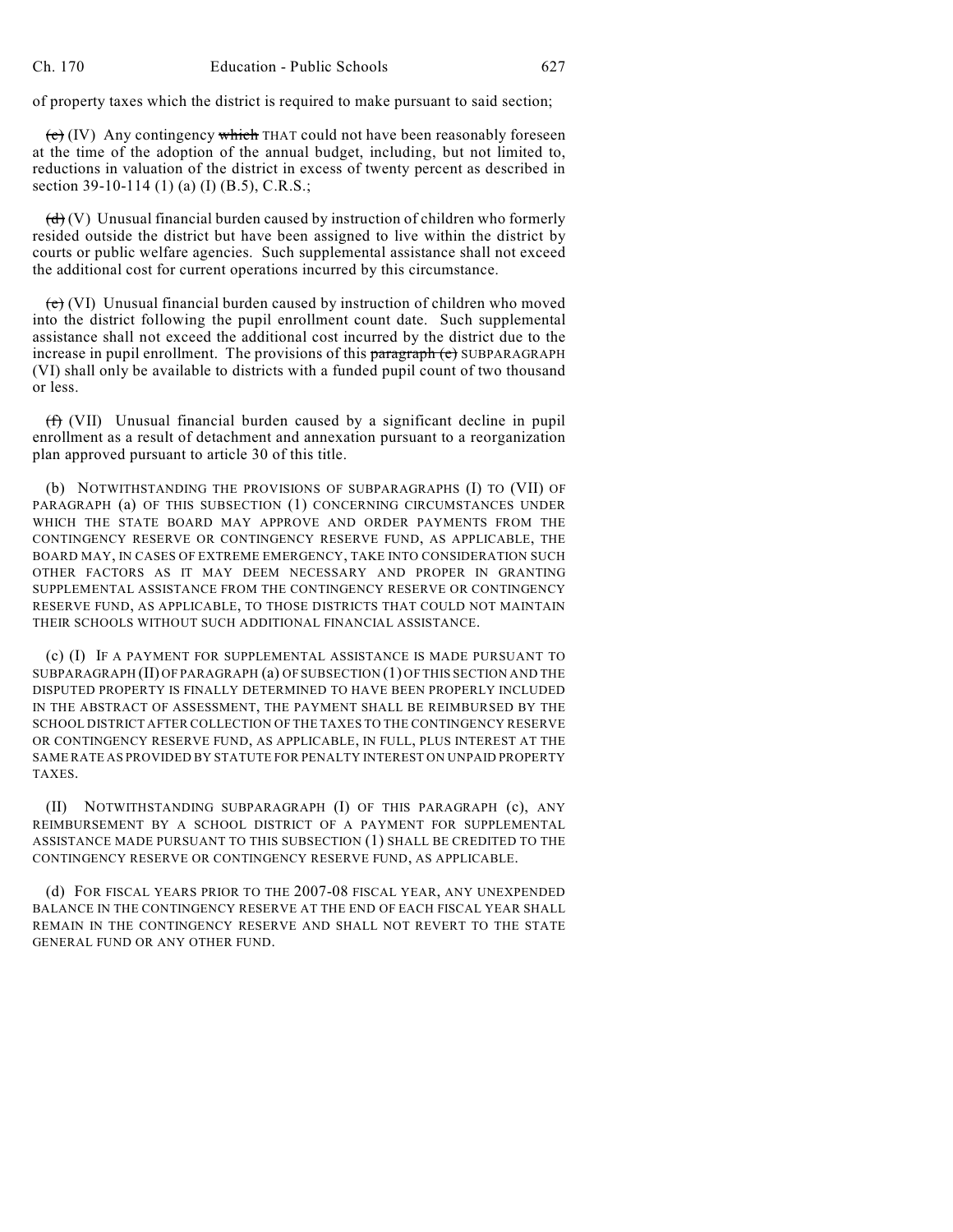(e) (I) NOTWITHSTANDING THE PROVISIONS OF PARAGRAPH (d) OF THIS SUBSECTION (1), ALL UNEXPENDED MONEYS REMAINING IN THE CONTINGENCY RESERVE AS OF JUNE 30, 2007, SHALL BE TRANSFERRED TO THE CONTINGENCY RESERVE FUND AS OF JULY 1, 2007.

(II) ANY UNEXPENDED BALANCE IN THE CONTINGENCY RESERVE FUND AT THE END OF EACH FISCAL YEAR SHALL REMAIN IN THE FUND AND SHALL NOT REVERT TO THE STATE GENERAL FUND OR ANY OTHER FUND.

(1.5) (a) (I) In addition to any amount annually appropriated by the general assembly to the state public school fund as a contingency reserve, for fiscal years 2000-01 through 2010-11 FISCAL YEARS 2000-01 THROUGH 2006-07, an amount shall be appropriated from the general fund to the state public school fund, in accordance with section 24-75-201.1 (4) (b), C.R.S., as a school capital construction expenditures reserve to be used only as provided in this subsection  $(1.5)$ . The state board is authorized to approve and order payments from the school capital construction expenditures reserve only for supplemental assistance to districts or charter schools for capital expenditures:

(I) To address immediate safety hazards or health concerns within existing school facilities;

(II) To relieve excessive operating costs created by insufficient maintenance or construction spending which are currently required to be expended by the district; or THERE IS HEREBY CREATED IN THE STATE TREASURY THE SCHOOL CAPITAL CONSTRUCTION EXPENDITURES RESERVE FUND. FOR FISCAL YEARS 2007-08 THROUGH 2010-11, AN AMOUNT SHALL BE APPROPRIATED FROM THE GENERAL FUND TO THE SCHOOL CAPITAL CONSTRUCTION EXPENDITURES RESERVE FUND TO BE USED ONLY AS PROVIDED IN THIS SUBSECTION (1.5).

## (III) To relieve building construction conditions which detract from an effective learning environment.

(a.5) THE STATE BOARD IS AUTHORIZED TO APPROVE AND ORDER PAYMENTS FROM THE SCHOOL CAPITAL CONSTRUCTION EXPENDITURES RESERVE OR THE SCHOOL CAPITAL CONSTRUCTION EXPENDITURES RESERVE FUND, AS APPLICABLE, ONLY FOR SUPPLEMENTAL ASSISTANCE TO DISTRICTS OR CHARTER SCHOOLS FOR CAPITAL EXPENDITURES:

(I) TO ADDRESS IMMEDIATE SAFETY HAZARDS OR HEALTH CONCERNS WITHIN EXISTING SCHOOL FACILITIES;

(II) TO RELIEVE EXCESSIVE OPERATING COSTS CREATED BY INSUFFICIENT MAINTENANCE OR CONSTRUCTION SPENDING THAT ARE CURRENTLY REQUIRED TO BE EXPENDED BY THE DISTRICT; OR

(III) TO RELIEVE BUILDING CONSTRUCTION CONDITIONS THAT DETRACT FROM AN EFFECTIVE LEARNING ENVIRONMENT.

(e) (I) ALL UNEXPENDED MONEYS REMAINING IN THE SCHOOL CAPITAL CONSTRUCTION EXPENDITURES RESERVE AS OF JUNE 30, 2007, SHALL BE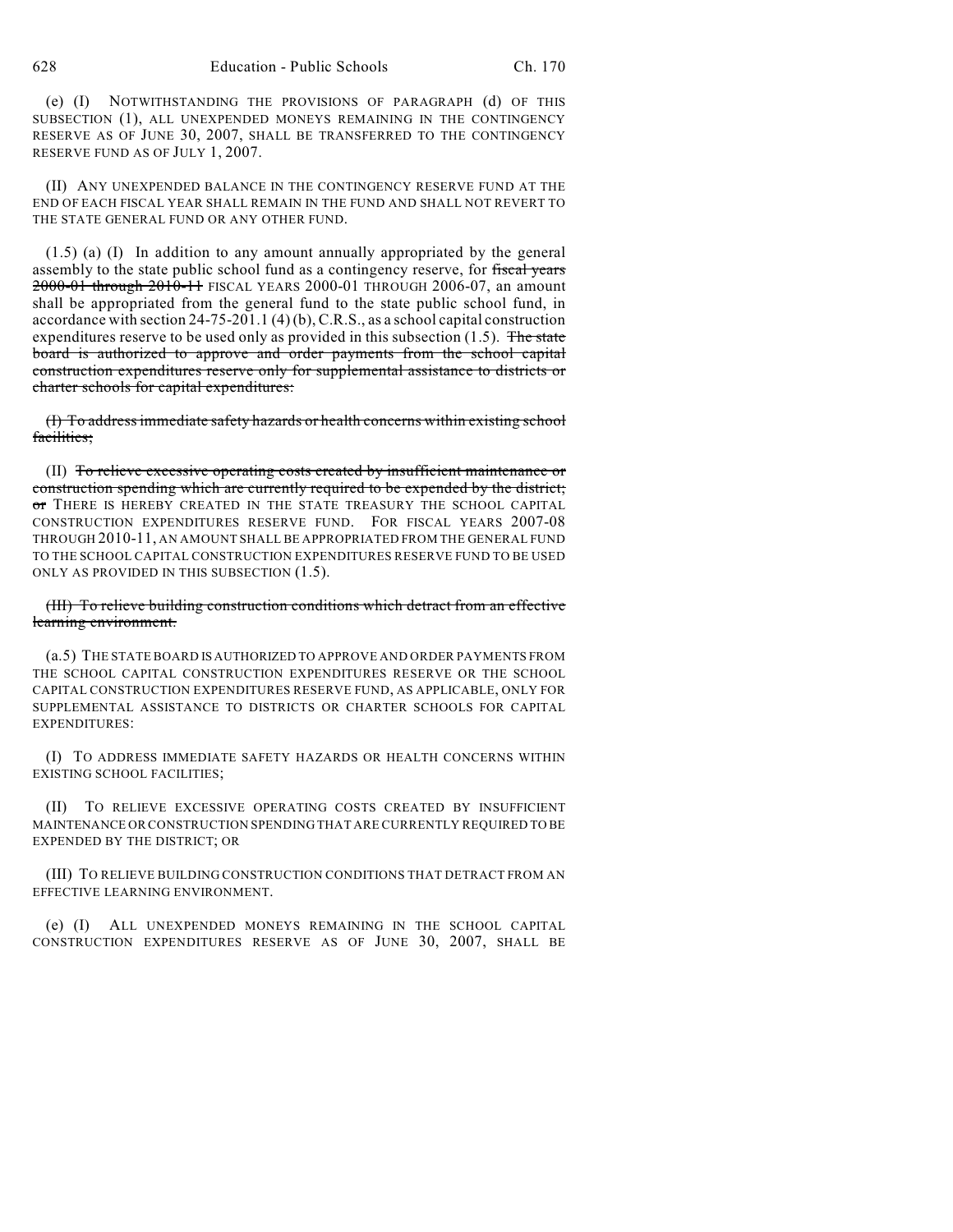TRANSFERRED TO THE SCHOOL CAPITAL CONSTRUCTION EXPENDITURES RESERVE FUND AS OF JULY 1, 2007.

(II) ANY UNEXPENDED BALANCE IN THE SCHOOL CAPITAL CONSTRUCTION EXPENDITURES RESERVE FUND AT THE END OF EACH FISCAL YEAR SHALL REMAIN IN THE FUND AND SHALL NOT REVERT TO THE STATE GENERAL FUND OR ANY OTHER FUND.

(3) The state board shall conduct such investigation as it deems proper, and, if it finds that an application should be approved, it shall determine the amount to be paid. In determining which districts receive payments pursuant to this section and the amount of such payments, the state board shall consider the amount of the supplemental assistance requested by the district as a percentage of the district's total program. By order upon the state treasurer, said THE board shall direct payment from the contingency reserve, or CONTINGENCY RESERVE FUND, school capital construction expenditures reserve, SCHOOL CAPITAL CONSTRUCTION EXPENDITURES RESERVE FUND, OR LOTTERY PROCEEDS CONTINGENCY RESERVE FUND, whicheveris applicable, of such amount to the treasurer of the eligible district for credit to the general fund of the district.

(4) Notwithstanding the provisions of subsection (1) of this section concerning circumstances under which the state board may approve and order payments from the contingency reserve, the state board may, in cases of extreme emergency, take into consideration such other factors as it may deem necessary and proper in granting supplemental assistance from the contingency reserve to those districts which could not maintain their schools without such additional financial assistance.

 $(5)$  (a) If a payment for supplemental assistance is made pursuant to paragraph (b) of subsection (1) of this section and the disputed property is finally determined to have been properly included in the abstract of assessment, the payment shall be reimbursed by the school district after collection of the taxes to the contingency reserve fund in full, plus interest at the same rate as provided by statute for penalty interest on unpaid property taxes.

(b) Notwithstanding paragraph (a) of this subsection (5), any reimbursement by a school district of a payment for supplemental assistance made pursuant to subsection (1) of this section shall be credited to the contingency reserve fund.

 $(6)$  (a) Any unexpended balance in the contingency reserve at the end of each fiscal year shall remain in the contingency reserve and shall not revert to the state general fund or any other fund.

(b) Repealed.

**SECTION 4.** 22-54-117 (1.6) (a), Colorado Revised Statutes, is amended, and the said 22-54-117 (1.6) is further amended BY THE ADDITION OF A NEW PARAGRAPH, to read:

**22-54-117. Contingency reserve - capital construction expenditures reserve - lottery proceeds contingency reserve.** (1.6) (a) For each quarter including and after the first quarter of the state's fiscal year 2001-02 THROUGH THE FOURTH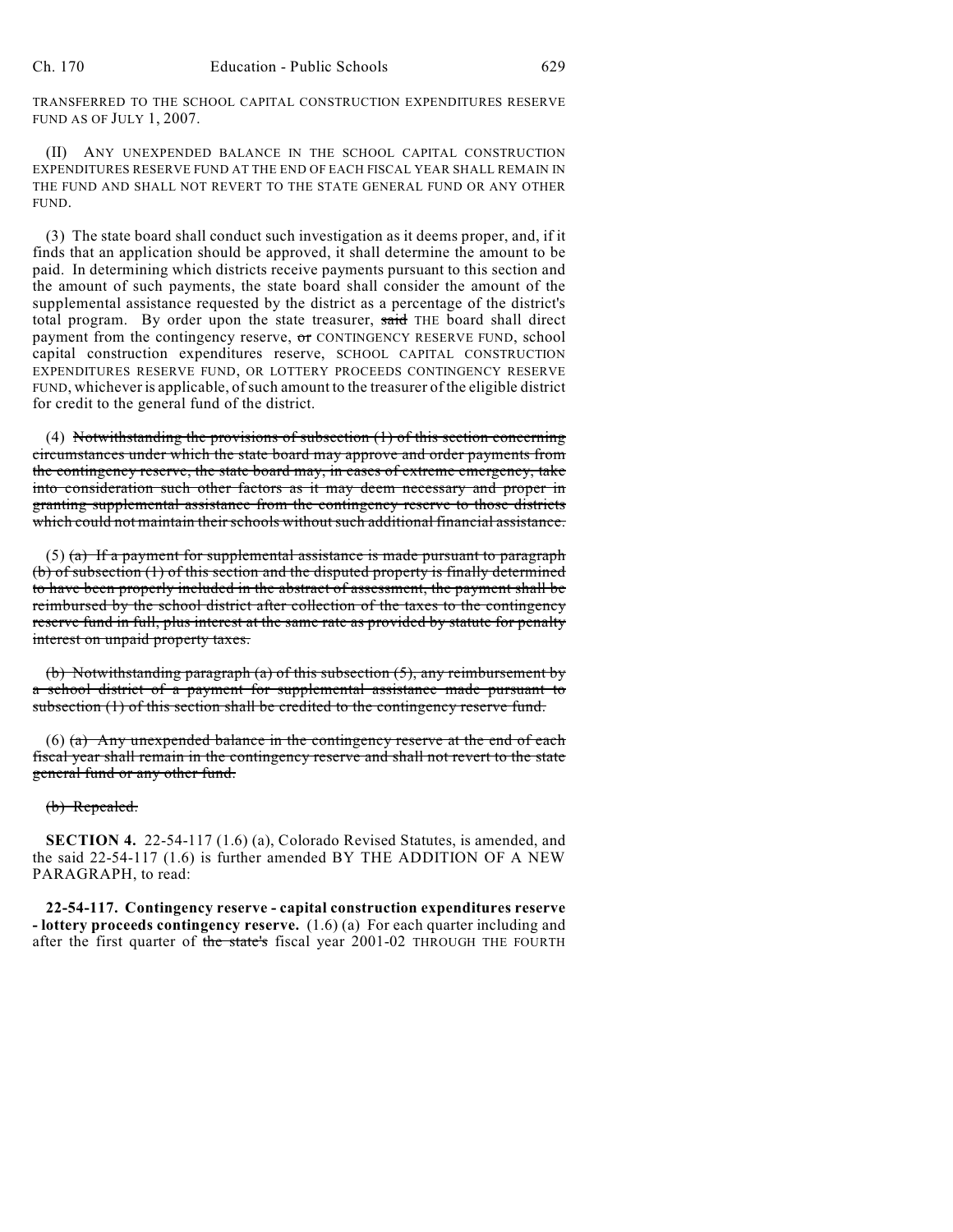QUARTER OF FISCAL YEAR 2006-07, all moneys that would otherwise be transferred to the general fund pursuant to section  $3(1)(b)$  (III) of article XXVII of the state constitution shall be transferred to the state public school fund as a contingency reserve AND SHALL BE exempt from any restriction on spending, revenues, or appropriations, including, without limitation, the restrictions of section 20 of article X of the state constitution. FOR EACH QUARTER INCLUDING AND AFTER THE FIRST QUARTER OF FISCAL YEAR 2007-08, ALL MONEYS THAT WOULD OTHERWISE BE TRANSFERRED TO THE GENERAL FUND PURSUANT TO SECTION 3 (1) (b) (III) OF ARTICLE XXVII OF THE STATE CONSTITUTION SHALL BE TRANSFERRED TO THE LOTTERY PROCEEDS CONTINGENCY RESERVE FUND, WHICH IS HEREBY CREATED IN THE STATE TREASURY, AND SHALL BE EXEMPT FROM ANY RESTRICTION ON SPENDING, REVENUE, OR APPROPRIATIONS, INCLUDING, WITHOUT LIMITATION, THE RESTRICTIONS OF SECTION 20 OF ARTICLE X OF THE STATE CONSTITUTION. The state board is authorized to approve and order payments from the moneys transferred pursuant to this subsection (1.6) only for supplemental assistance to districts for capital expenditures to address immediate safety hazards or health concerns within existing school facilities either by repairing, remodeling, or refurbishing the existing school facilities or by constructing new school facilities to replace the existing school facilities.

(d) (I) ALL UNEXPENDED MONEYS REMAINING IN THE CONTINGENCY RESERVE CREATED PURSUANT TO PARAGRAPH (a) OF THIS SUBSECTION (1.6) AS OF JUNE 30, 2007, SHALL BE TRANSFERRED TO THE LOTTERY PROCEEDS CONTINGENCY RESERVE FUND AS OF JULY 1, 2007.

(II) ANY UNEXPENDED BALANCE IN THE LOTTERY PROCEEDS CONTINGENCY RESERVE FUND AT THE END OF EACH FISCAL YEAR SHALL REMAIN IN THE FUND AND SHALL NOT REVERT TO THE STATE GENERAL FUND OR ANY OTHER FUND.

**SECTION 5.** 2-3-115 (1) (b), (2) (c), and (2) (e), Colorado Revised Statutes, are amended to read:

**2-3-115. Use of state education fund moneys for school capital construction - audits - reports.** (1) For the 2001-02 school district budget year and each school district budget year thereafter, for the purpose of determining the amount of state education fund moneys expended by each school district in the state for capital construction and identifying the schools and projects on which school districts expended such moneys, the state auditor shall annually examine the records of each school district in the state that received state education fund moneys for the budget year:

(b) FOR BUDGET YEARS 2000-01 THROUGH 2006-07, indirectly from the school capital construction expenditures reserve created in section 22-54-117 (1.5) SECTION 22-54-117 (1.5) (a) (I), C.R.S., AND FOR BUDGET YEARS 2007-08 THROUGH 2010-11, INDIRECTLY FROM THE SCHOOL CAPITAL CONSTRUCTION EXPENDITURES RESERVE FUND CREATED IN SECTION 22-54-117  $(1.5)$  (a)  $(II)$ , C.R.S., in accordance with section 22-54-117 (1.5) and (1.7), C.R.S.

(2) No later than February 1 of each school district budget year commencing on or after July 1, 2002, the state auditor shall report to the education committees of the senate and the house of representatives, the legislative audit committee, and the joint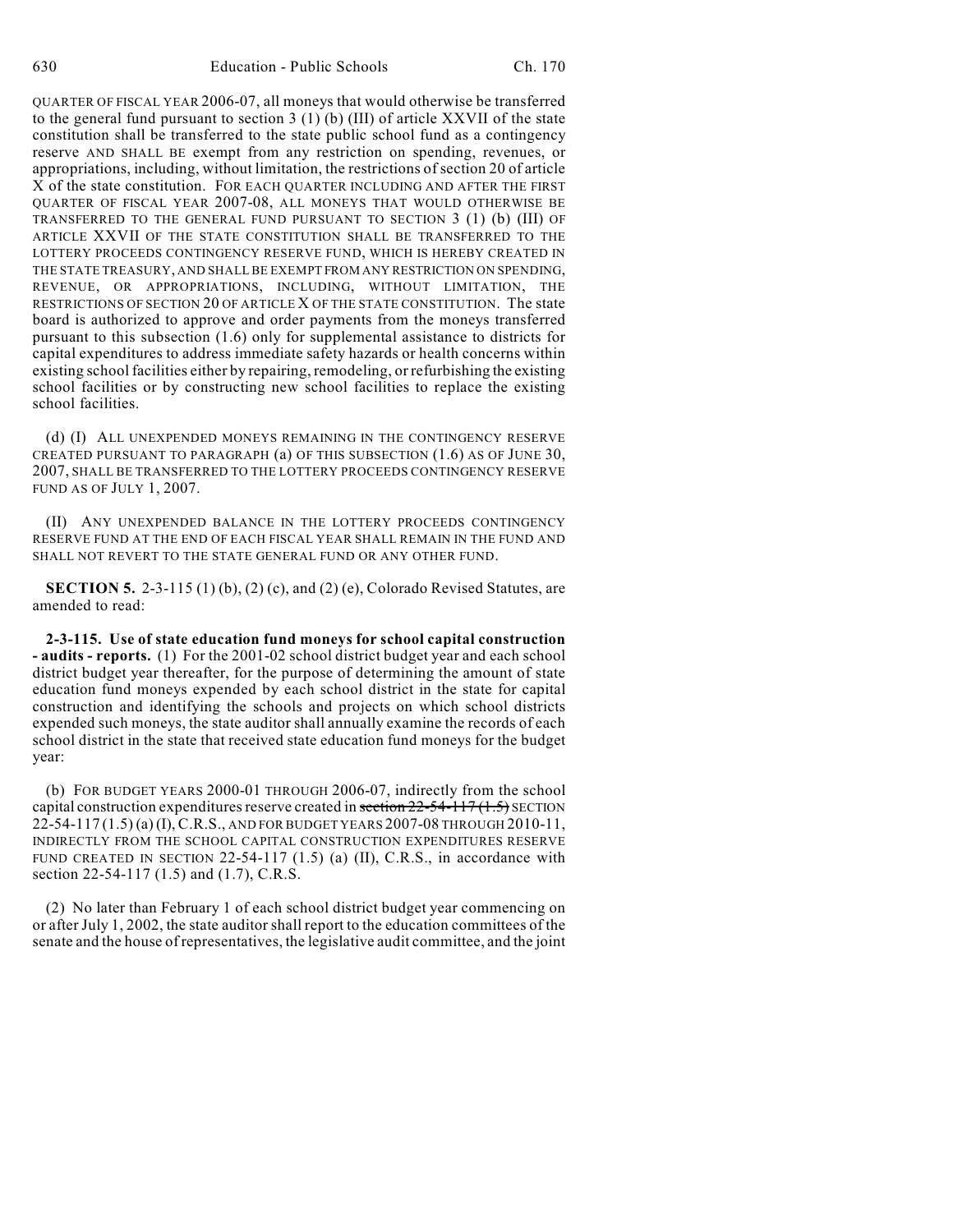budget committee of the general assembly:

(c) FOR BUDGET YEARS 2000-01 THROUGH 2006-07, the total amount of state education fund moneys received indirectly from the school capital construction expenditures reserve AND FOR BUDGET YEARS 2007-08 THROUGH 2010-11, THE TOTAL AMOUNT OF STATE EDUCATION FUND MONEYS RECEIVED INDIRECTLY FROM THE SCHOOL CAPITAL CONSTRUCTION EXPENDITURES RESERVE FUND, by districts throughout the state and by each district that were expended for capital construction during the prior budget year;

(e) FOR BUDGET YEARS 2000-01 THROUGH 2006-07, the balances of all moneys and all state education fund moneys in the school capital construction expenditures reserve as of the immediately preceding January 1, AND FOR BUDGET YEARS 2007-08 THROUGH 2010-11, THE BALANCES OF ALL MONEYS AND ALL STATE EDUCATION FUND MONEYS IN THE SCHOOL CAPITAL CONSTRUCTION EXPENDITURES RESERVE FUND AS OF THE IMMEDIATELY PRECEDING JANUARY 1; and

**SECTION 6.** 22-43.7-105 (5) (b), Colorado Revised Statutes, is amended to read:

**22-43.7-105. Financial assistance application requirements - evaluation criteria - oversight board - duties.** (5) Applications that describe capital construction projects deemed eligible by the state board for financial assistance shall be prioritized based on the following criteria, in descending order of importance:

(b) Capital construction projects that will address safety hazards or health concerns at existing school facilities, considering the age of the facilities and any previous renovation work or controlled maintenance that has been performed at the facilities if such projects could not qualify for funding or were not approved for funding from the school capital construction expenditures reserve pursuant to section 22-54-117 (1.5) FOR BUDGET YEARS 2000-01 THROUGH 2006-07 AND FROM THE SCHOOL CAPITAL CONSTRUCTION EXPENDITURES RESERVE FUND FOR BUDGET YEARS 2007-08 THROUGH 2010-11;

**SECTION 7.** 22-54-110 (1) (b), Colorado Revised Statutes, is amended to read:

**22-54-110. Loans to alleviate cash flow deficits - lease-purchase agreements.** (1) (b) A loan may not be made under this section to provide assistance for matters eligible for payment from the contingency reserve FUND pursuant to section 22-54-117 or to cover a foreseeable level of uncollectible property taxes, nor may a loan be used by a district for the simultaneous purchase and sale of the same security or an equivalent security in order to profit from price disparity.

**SECTION 8.** 24-75-201.1 (4) (a) and (4) (b) (V) (A), Colorado Revised Statutes, are amended to read:

**24-75-201.1. Restriction on state appropriations - legislative declaration definitions.** (4) (a) The general assembly hereby finds, determines, and declares that moneys from the general fund shall be appropriated annually in the general appropriation bill to the school construction and renovation fund established in section 22-43.7-103, C.R.S., and FOR BUDGET YEARS 2000-01 THROUGH 2006-07 to